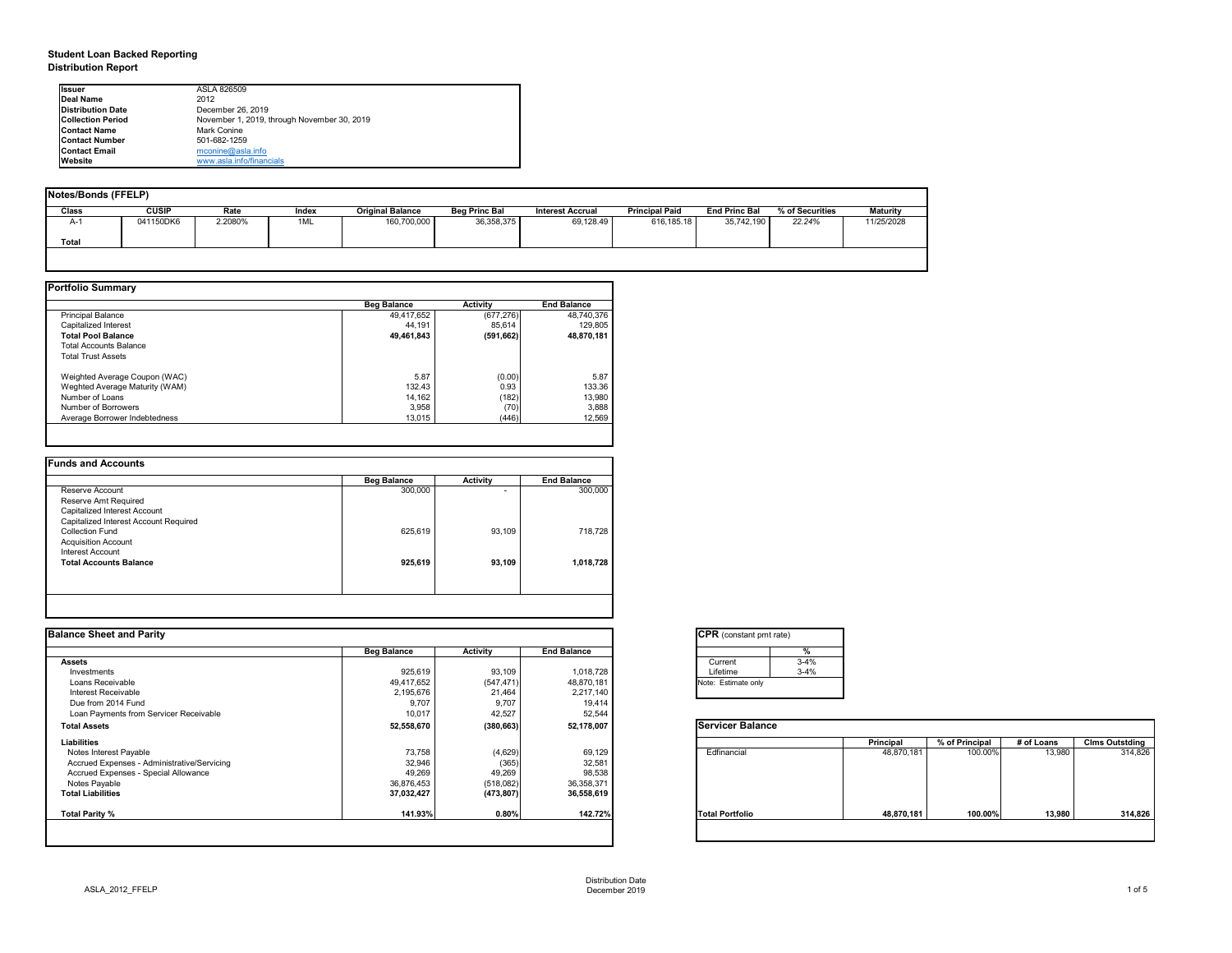## **Student Loan Backed Reporting Distribution Report**

|                           | # of Loans       |               | Principal        |               | % of Principal   |               | <b>WAC</b>       |               | <b>WARM</b>      |               |
|---------------------------|------------------|---------------|------------------|---------------|------------------|---------------|------------------|---------------|------------------|---------------|
|                           | <b>Beginning</b> | <b>Ending</b> | <b>Beginning</b> | <b>Ending</b> | <b>Beginning</b> | <b>Ending</b> | <b>Beginning</b> | <b>Ending</b> | <b>Beginning</b> | <b>Ending</b> |
| In School                 | 24               | 25            | 104,404          | 107,328       | 0.21%            | 0.22%         | 6.29             | 6.31          | 118.49           | 118.04        |
| Grace                     |                  |               | 2,924            |               | 0.01%            | 0.00%         | 6.80             | #DIV/0!       | 102.00           | #DIV/0!       |
| Repayment                 |                  |               |                  |               |                  |               |                  |               |                  |               |
| Current                   | 9,337            | 9,437         | 30,703,092       | 31,214,741    | 62.13%           | 63.87%        | 6.11             | 6.12          | 145.25           | 146.74        |
| 31-60 Days Delinquent     | 1,102            | 458           | 4,545,749        | 1,885,759     | 9.20%            | 3.86%         | 6.07             | 6.10          | 131.51           | 116.73        |
| 61-90 Days Delinquent     | 207              | 779           | 896,739          | 3,305,039     | 1.81%            | 6.76%         | 6.18             | 6.06          | 132.44           | 132.62        |
| 91-120 Days Delingent     | 141              | 174           | 550,739          | 825,610       | 1.11%            | 1.69%         | 5.89             | 6.12          | 137.70           | 131.72        |
| 121-180 Days Delinquent   | 171              | 146           | 662,912          | 568,108       | 1.34%            | 1.16%         | 6.17             | 6.00          | 107.85           | 119.40        |
| 181-270 Days Delinquent   | 286              | 284           | 1,224,263        | 1,176,749     | 2.48%            | 2.41%         | 6.17             | 6.23          | 108.96           | 104.78        |
| 271+ Days Delinquent      | 57               | 37            | 217,474          | 142,771       | 0.44%            | 0.29%         | 6.13             | 6.37          | 113.50           | 103.34        |
| <b>Total Repayment</b>    | 11,301           | 11,315        | 38,800,967       | 39,118,777    | 78.52%           | 80.05%        | 6.11             | 6.12          | 141.27           | 141.97        |
| Forbearance               | 1,428            | 1,253         | 5,432,774        | 4,658,922     | 10.99%           | 9.53%         | 6.23             | 6.16          | 125.98           | 124.78        |
| Deferment                 | 1,351            | 1,310         | 4,834,278        | 4,683,899     | 9.78%            | 9.58%         | 6.09             | 6.11          | 128.03           | 130.23        |
| <b>Claims in Progress</b> | 57               | 77            | 242,305          | 301,255       | 0.49%            | 0.62%         | 6.60             | 6.35          | 99.61            | 129.98        |
| <b>Claims Denied</b>      |                  |               |                  |               |                  |               |                  |               |                  |               |
| <b>Total Portfolio</b>    | 14,162           | 13,980        | 49,417,652       | 48,870,181    | 100.00%          | 100.00%       | 6.12             | 6.12          | 138.04           | 139.08        |

|                                     |                  | # of Loans    |                  | <b>Principal</b> | % of Principal |               | <b>WAC</b>       |        | <b>WARM</b>      |               |
|-------------------------------------|------------------|---------------|------------------|------------------|----------------|---------------|------------------|--------|------------------|---------------|
|                                     | <b>Beginning</b> | <b>Ending</b> | <b>Beginning</b> | <b>Ending</b>    | Beginning      | <b>Ending</b> | <b>Beginning</b> | Ending | <b>Beginning</b> | <b>Ending</b> |
| Current                             | 9,337            | 9,437         | 30,703,092       | 31,214,741       | 79.13%         | 79.79%        | 6.11             | 6.12   | 145.25           | 146.74        |
| 31-60 Days Delinquent               | 1,102            | 458           | 4,545,749        | 1,885,759        | 11.72%         | 4.82%         | 6.07             | 6.10   | 131.51           | 116.73        |
| 61-90 Days Delinquent               | 207              | 779           | 896,739          | 3,305,039        | 2.31%          | 8.45%         | 6.18             | 6.06   | 132.44           | 132.62        |
| 91-120 Days Delingent               | 141              | 174           | 550,739          | 825,610          | 1.42%          | 2.11%         | 5.89             | 6.12   | 137.70           | 131.72        |
| 121-180 Days Delinquent             | 171              | 146           | 662,912          | 568,108          | 1.71%          | 1.45%         | 6.17             | 6.00   | 107.85           | 119.40        |
| 181-270 Days Delinquent             | 286              | 284           | 1,224,263        | 1,176,749        | 3.16%          | 3.01%         | 6.17             | 6.23   | 108.96           | 104.78        |
| 271+ Days Delinquent                |                  | 37            | 217,474          | 142,771          | 0.56%          | 0.36%         | 6.13             | 6.37   | 113.50           | 103.34        |
| <b>Total Portfolio in Repayment</b> | 11,301           | 11,315        | 38,800,967       | 39,118,777       | 100.00%        | 100.00%       | 6.11             | 6.12   | 141.27           | 141.97        |

| Portfolio by Loan Type                |                  |               |                  |               |                              |               |                  |               |                  |        |
|---------------------------------------|------------------|---------------|------------------|---------------|------------------------------|---------------|------------------|---------------|------------------|--------|
|                                       | # of Loans       |               | <b>Principal</b> |               | % of Principal<br><b>WAC</b> |               |                  | WARM          |                  |        |
|                                       | <b>Beginning</b> | <b>Ending</b> | <b>Beginning</b> | <b>Ending</b> | <b>Beginning</b>             | <b>Ending</b> | <b>Beginning</b> | <b>Ending</b> | <b>Beginning</b> | Ending |
| <b>Subsidized Consolidation Loans</b> |                  |               |                  |               |                              |               |                  |               |                  |        |
| Unsubsidized Consolidation Loans      |                  |               |                  |               |                              |               |                  |               |                  |        |
| <b>Subsidized Stafford Loans</b>      | 7,977            | 7,873         | 22,409,593       | 22,116,830    | 45.35%                       | 45.26%        | 6.02             | 6.02          | 127.27           | 128.09 |
| Unsubsidized Stafford Loans           | 5,988            | 5,913         | 25,741,934       | 25,498,526    | 52.09%                       | 52.18%        | 6.11             | 6.11          | 148.51           | 149.79 |
| PLUS/GradPLUS Loans                   | 197              | 194           | 1,266,124        | 1,254,825     | 2.56%                        | 2.57%         | 8.19             | 8.19          | 116.05           | 115.09 |
| SLS Loans                             |                  |               |                  |               |                              |               |                  |               |                  |        |
| <b>Total Portfolio</b>                | 14,162           | 13,980        | 49,417,652       | 48,870,181    | 100.00%                      | 100.00%       | 6.12             | 6.12          | 138.04           | 139.08 |

|  |  | Portfolio by Program Type |  |
|--|--|---------------------------|--|
|--|--|---------------------------|--|

| Portfolio by Program Type                  |                  |               |                  |               |                  |               |                  |               |                  |               |
|--------------------------------------------|------------------|---------------|------------------|---------------|------------------|---------------|------------------|---------------|------------------|---------------|
|                                            | # of Loans       |               | <b>Principal</b> |               | % of Principal   |               | <b>WAC</b>       |               | <b>WARM</b>      |               |
|                                            | <b>Beginning</b> | <b>Ending</b> | <b>Beginning</b> | <b>Ending</b> | <b>Beginning</b> | <b>Ending</b> | <b>Beginning</b> | <b>Ending</b> | <b>Beginning</b> | <b>Ending</b> |
| Graduate / 4-Year Loans                    | 10,884           | 10,745        | 39,280,461       | 38,829,784    | 79.49%           | 79.45%        | 6.13             | 6.12          | 137.36           | 138.34        |
| 2-Year Loans                               | 3,021            | 2,979         | 9,513,253        | 9,416,791     | 19.25%           | 19.27%        | 6.12             | 6.12          | 140.83           | 142.12        |
| Proprietary / Technical / Vocational Loans | 257              | 256           | 623,938          | 623,606       | 1.26%            | 1.28%         | 6.06             | 6.06          | 138.58           | 139.26        |
| Unknown (Consolidation) Loans              |                  |               |                  |               |                  |               |                  |               |                  |               |
| Other Loans                                |                  |               |                  |               |                  |               |                  |               |                  |               |
| <b>Total Portfolio</b>                     | 14,162           | 13,980        | 49,417,652       | 48,870,181    | 100.00%          | 100.00%       | 6.12             | 6.12          | 138.04           | 139.08        |
|                                            |                  |               |                  |               |                  |               |                  |               |                  |               |

|                        |                  | # of Loans    |                  | <b>Principal</b> |                  | % of Principal |  |
|------------------------|------------------|---------------|------------------|------------------|------------------|----------------|--|
|                        | <b>Beginning</b> | <b>Ending</b> | <b>Beginning</b> | <b>Ending</b>    | <b>Beginning</b> | <b>Ending</b>  |  |
| <b>Fixed Loans</b>     | 8,202            | 8,075         | 32,885,766       | 32,485,876       | 66.55%           | 66.47%         |  |
| Variable Loans         | 5,960            | 5,905         | 16,531,886       | 16,384,305       | 33.45%           | 33.53%         |  |
| T-Bill Loans           | 5,960            | 5,905         | 16,531,886       | 16,384,305       | 33.45%           | 33.53%         |  |
| <b>CMT Loans</b>       |                  |               |                  |                  |                  |                |  |
| <b>Total Portfolio</b> | 14,162           | 13,980        | 49,417,652       | 48,870,181       | 100.00%          | 100.00%        |  |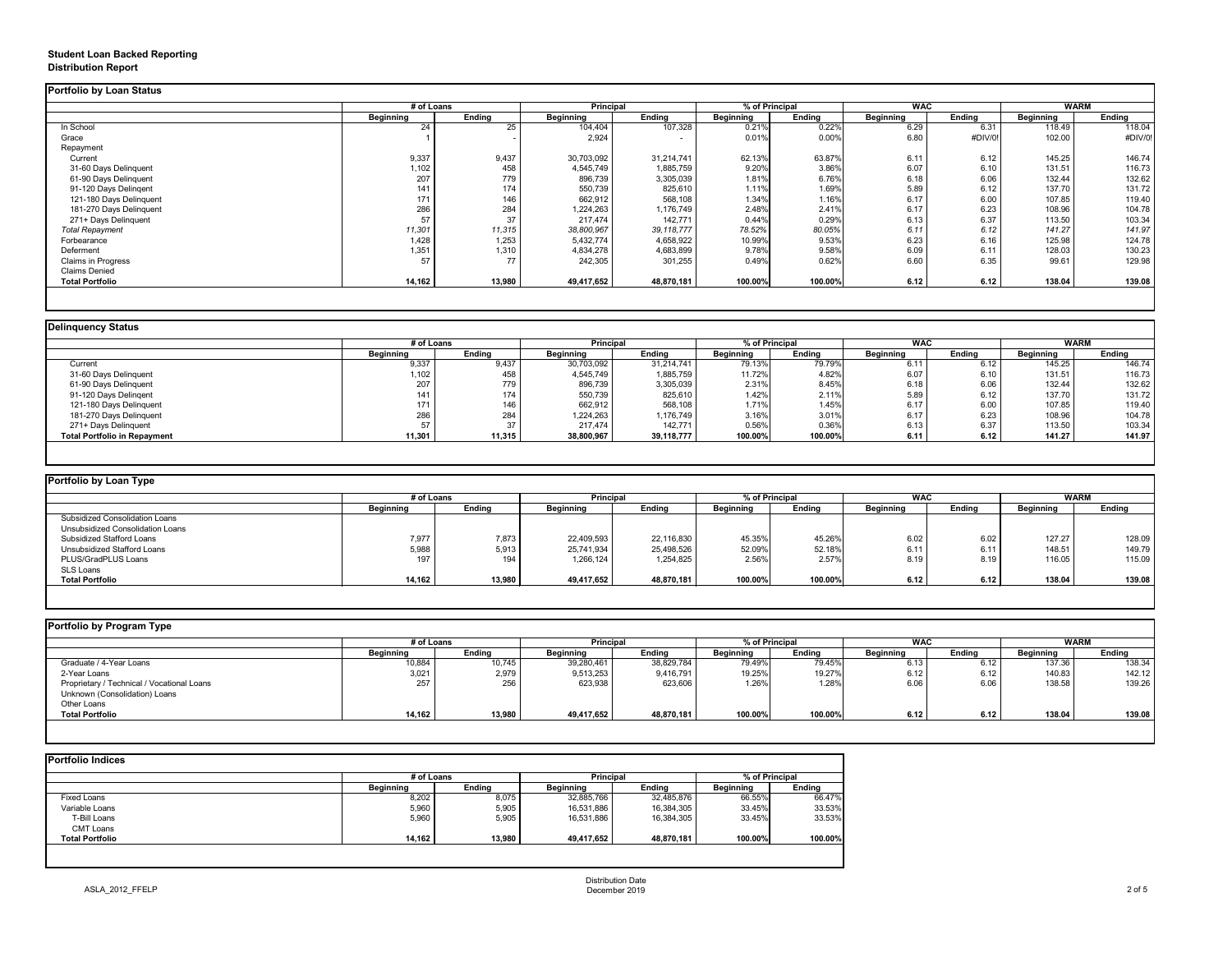**Distribution Date** December 26, 2019<br> **Collection Period** November 1, 2019, through Novem November 1, 2019, through November 30, 2019

### **Collection Activity**

| <b>Collection Account</b>                                                                    | as of 11/30/2019 |
|----------------------------------------------------------------------------------------------|------------------|
| Beginning Balance - November 1, 2019                                                         | 625,619          |
| <b>Collection Amount Received</b>                                                            | 724,414          |
| <b>Recoveries</b>                                                                            |                  |
| Reserve Account                                                                              |                  |
| <b>Excess of Required Reserve Account</b>                                                    |                  |
| Interest on Investment Earnings                                                              | 1,815            |
| Capitalized Interest Account (after a stepdown or release date)                              |                  |
| <b>Acquisition Account</b>                                                                   |                  |
| Payments from Guarantor                                                                      |                  |
| Transfer from 2010 Collection Fund for correction of error                                   |                  |
| <b>Required Repurchases</b>                                                                  |                  |
| Special Allowance Payable to Department of Education                                         |                  |
| <b>Consolidation Rebate Fees</b>                                                             |                  |
| Rating Agency Surveillance Fees                                                              | (7,500)          |
| Principal payments, interest payments, administration fees, servicing fees, and trustee fees | (625, 619)       |
| Other Amounts Received in Collection                                                         |                  |
| <b>Total Available Funds</b>                                                                 | 718,728          |
|                                                                                              |                  |

| <b>Fees Due for Current Period</b> | as of 11/30/2019 |
|------------------------------------|------------------|
| Indenture Trustee Fees             | 833.33           |
| <b>Servicing Fees</b>              | 28,508           |
| <b>Administration Fees</b>         | 4,073            |
| Late Fees                          |                  |
| <b>Other Fees</b>                  |                  |
| <b>Total Fees</b>                  | 33,414.33        |

| <b>Cumulative Default Rate</b>                                                                       | as of 11/30/2019 |
|------------------------------------------------------------------------------------------------------|------------------|
| Current Period Defaults (\$)                                                                         | 81,572.82        |
| Cumulative Defaults (\$)                                                                             | 43,454,947.80    |
| Cumulative Default (% of original pool balance)                                                      | 27.07%           |
| Cumulative Default (% of cumulative entered repayment balance) <sup>a</sup>                          | 89.11%           |
| Current Period Payments (Recoveries) from Guarantor (\$)                                             | 149,769.08       |
| Current Period Borrower Recoveries (\$)                                                              | n/a              |
| Cumulative Recoveries $(\$)^b$                                                                       | \$40,841,461.15  |
| Cumulative Recovery Rate (%)                                                                         | 93.99%           |
| Cumulative Net Loss Rate (%)                                                                         | 1.63%            |
| Servicer Reject Rate (FFELP) (%)                                                                     |                  |
| Cumulative Servicer Reject Rate (FFELP) (%)                                                          |                  |
| Repayment balance includes all repayment loans with the exception of balances in claim status<br>(a) |                  |
| Cumulative Recoveries includes 97% of claims in progress balances<br>b)                              |                  |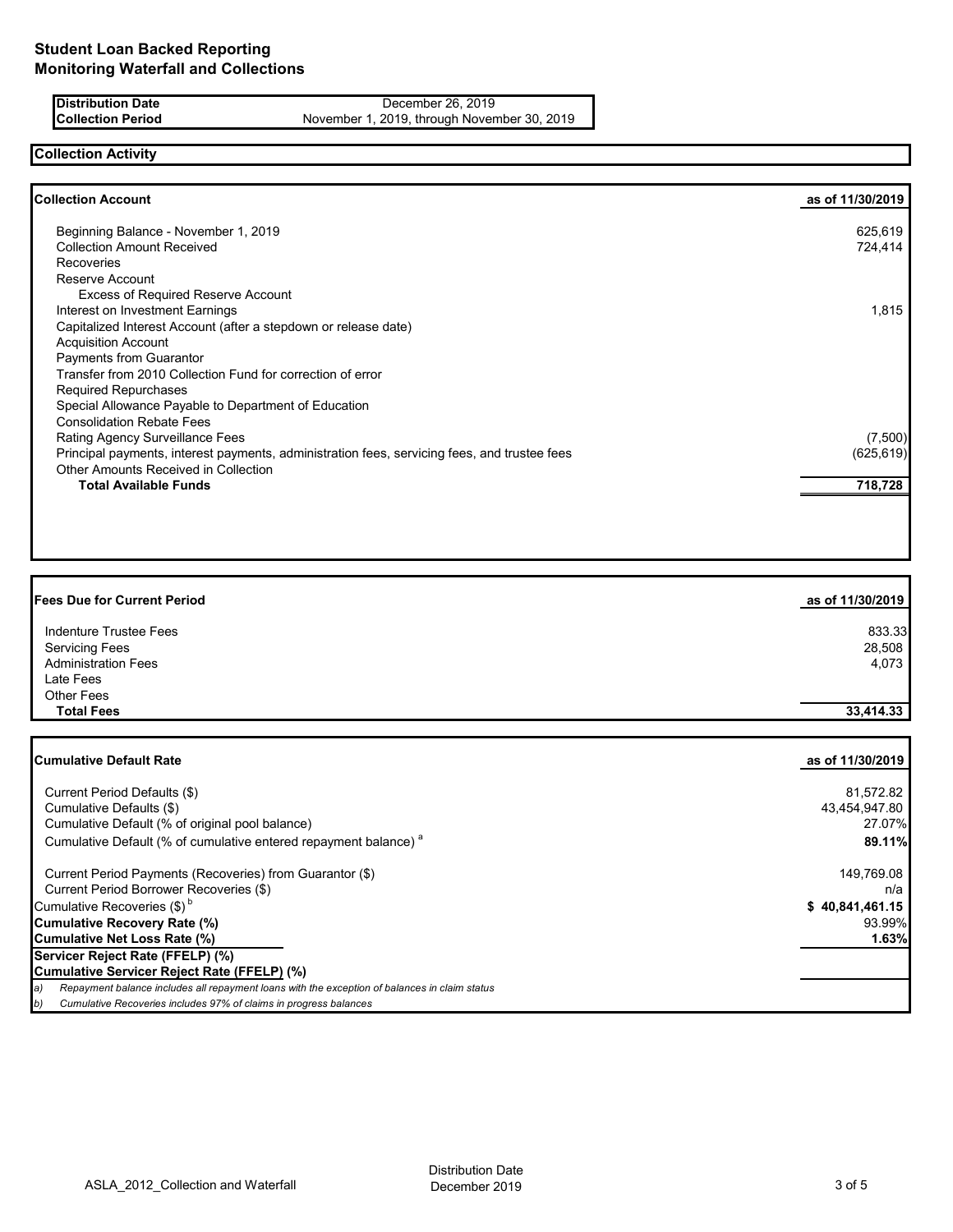## **Waterfall Activity**

|           | 718,728                                                                                   |
|-----------|-------------------------------------------------------------------------------------------|
|           |                                                                                           |
| 833.33    | 717,895.08                                                                                |
| 28,508    | 689,387.08                                                                                |
| 4,073     | 685,314.08                                                                                |
| 69,128.49 | 616,185.59                                                                                |
|           |                                                                                           |
| 616,185   | 0                                                                                         |
|           | Sixth: Reinstate the balance of the Reserve Fund up to the Specified Reserve Fund Balance |

| <b>Principal and Interest Distributions</b> | Class A-1    |
|---------------------------------------------|--------------|
|                                             |              |
| Monthly Interest Due                        | 69,128.49    |
| Monthly Interest Paid                       | 69,128.49    |
| <b>Interest Shortfall</b>                   |              |
| Interest Carryover Due                      | 0            |
| Interest Carryover Paid                     | 0            |
| Interest Carryover                          | $\mathbf{0}$ |
| Monthly Principal Distribution Amount       | 616185.18    |
| <b>Monthly Principal Paid</b>               | 616185.18    |
| Shortfall                                   | 0            |
| <b>Total Distribution Amount</b>            | 685,313.67   |
|                                             |              |